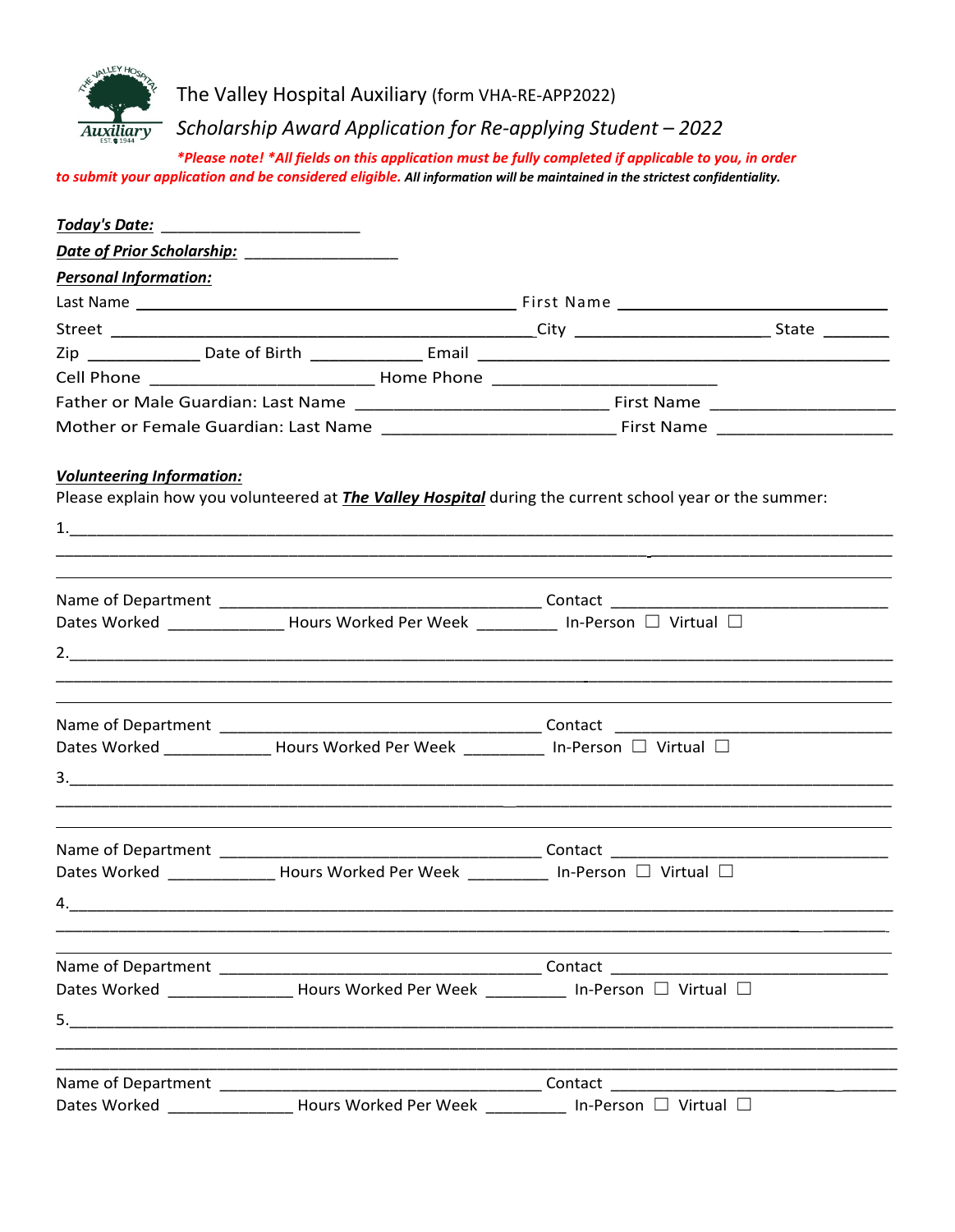## **Volunteer Activities in the past year other than Valley:**

| 1. |                    |  |  |  |
|----|--------------------|--|--|--|
|    |                    |  |  |  |
|    |                    |  |  |  |
| 2. |                    |  |  |  |
|    |                    |  |  |  |
|    |                    |  |  |  |
| 3. |                    |  |  |  |
|    |                    |  |  |  |
|    | Contact Name Phone |  |  |  |

# Please list Hobbies, Sports, Clubs including any leadership positions held in the past year:

| 2.  |  |
|-----|--|
| 3.  |  |
| 4.  |  |
| 5.  |  |
| -6. |  |

### **Work History for the past year:**

| 1. |  |
|----|--|
|    |  |
|    |  |
| 2. |  |
|    |  |
|    |  |
|    |  |
|    |  |
|    |  |

| <b>College GPA:</b> |  |
|---------------------|--|
|---------------------|--|